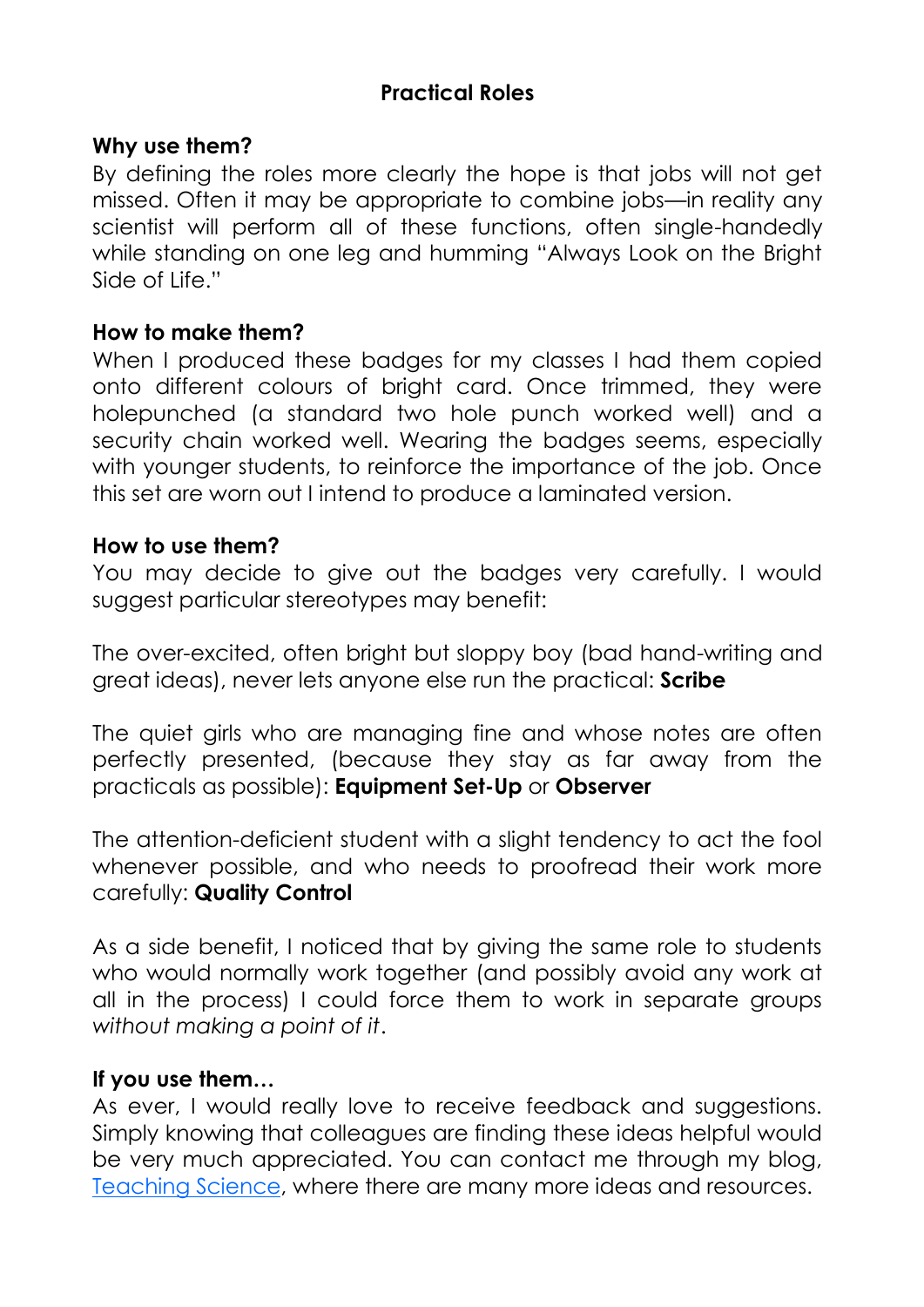### **Equipment Set-Up**

Your job is to collect the co-ordinate the collection of equipment and then set it up. Think about safety – do the group need to tie back hair and/or wear safety goggles? Do you need to be near a gas tap or a sink?

*Tell the Observer how to control the independent variable and collect the data. Check with Quality Control that data will be accurate and precise and that you have taken all control variables into account. Ensure the Scribe has somewhere to work.*

### **Observer**

Your job is to take the readings as the experiment continues. You will need to change the independent variable and read out the data collected. Are you ready to use the correct units?

*Pass data to the Scribe, who will record it. Pass on any apparatus problems to Equipment Set-Up. Identify anomalies if present and discuss with Quality Control.*

#### **Scribe**

You will record the data in an appropriate table, making sure both quantities and units are included. You may need to calculate mean averages.

*Equipment Set-Up should be able to tell you the range of the independent variable. Listen closely to the Observer who will provide the data. If there are anomalies, point them out to Quality Control before including in the average – the Observer may need to repeat them.* 

## **Quality Control**

Your job is to make sure that the readings collected are accurate and precise. Check that the method is fair and that control variables are not altered.

*Work with Equipment Set-Up to ensure good data can be collected. Keep track of readings and ask Observer to repeat if you can show a mistake was made. Make the Scribe aware of any problems with data collected.*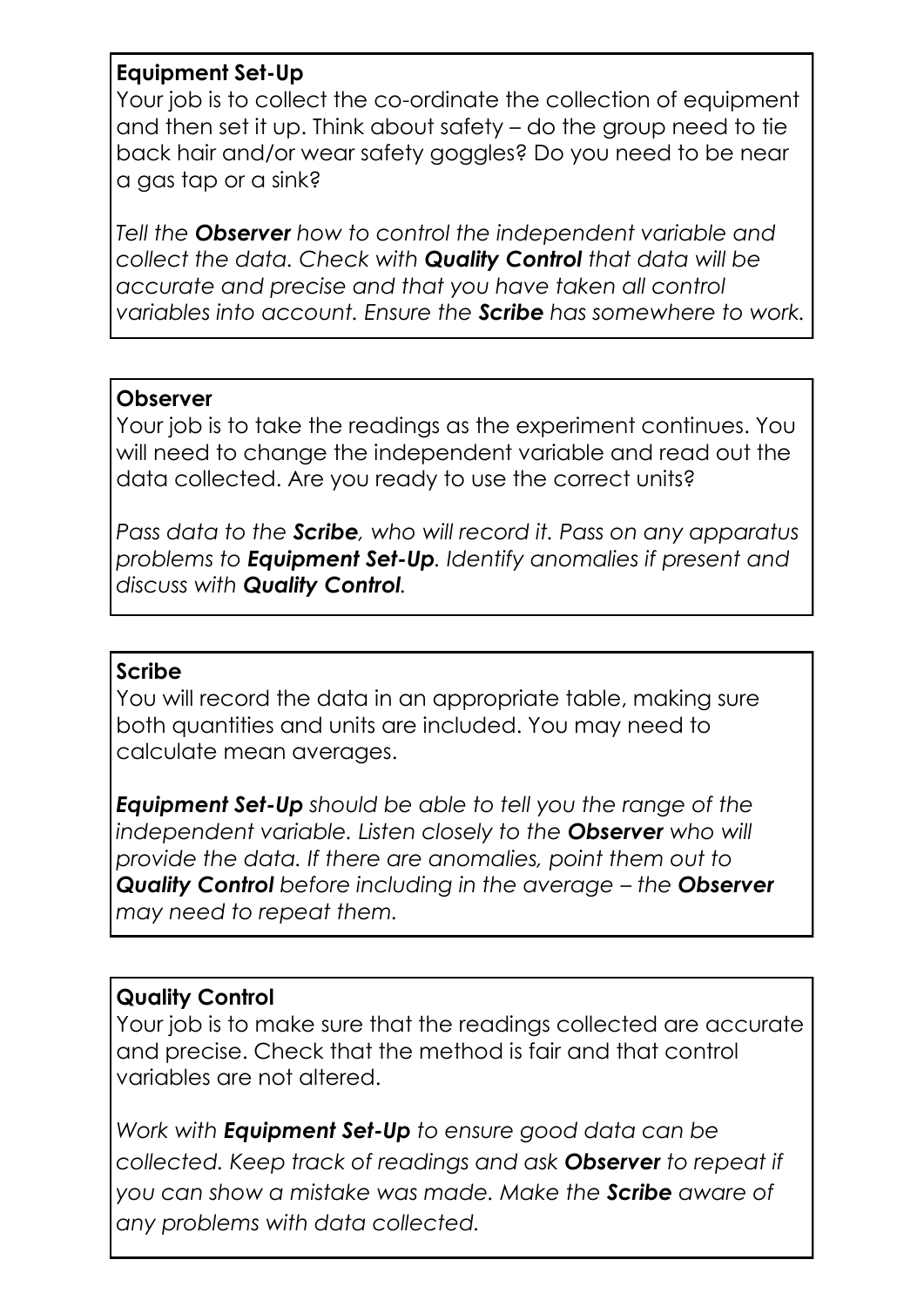# **Equipment Set-Up**

## **Equipment Set-Up**

**prepare apparatus, check safety**

**prepare apparatus, check safety**

# **Equipment Set-Up**

## **Equipment Set-Up**

**prepare apparatus, check safety**

**prepare apparatus, check safety**

# **Equipment Set-Up**

## **Equipment Set-Up**

**prepare apparatus, check safety**

**prepare apparatus, check safety**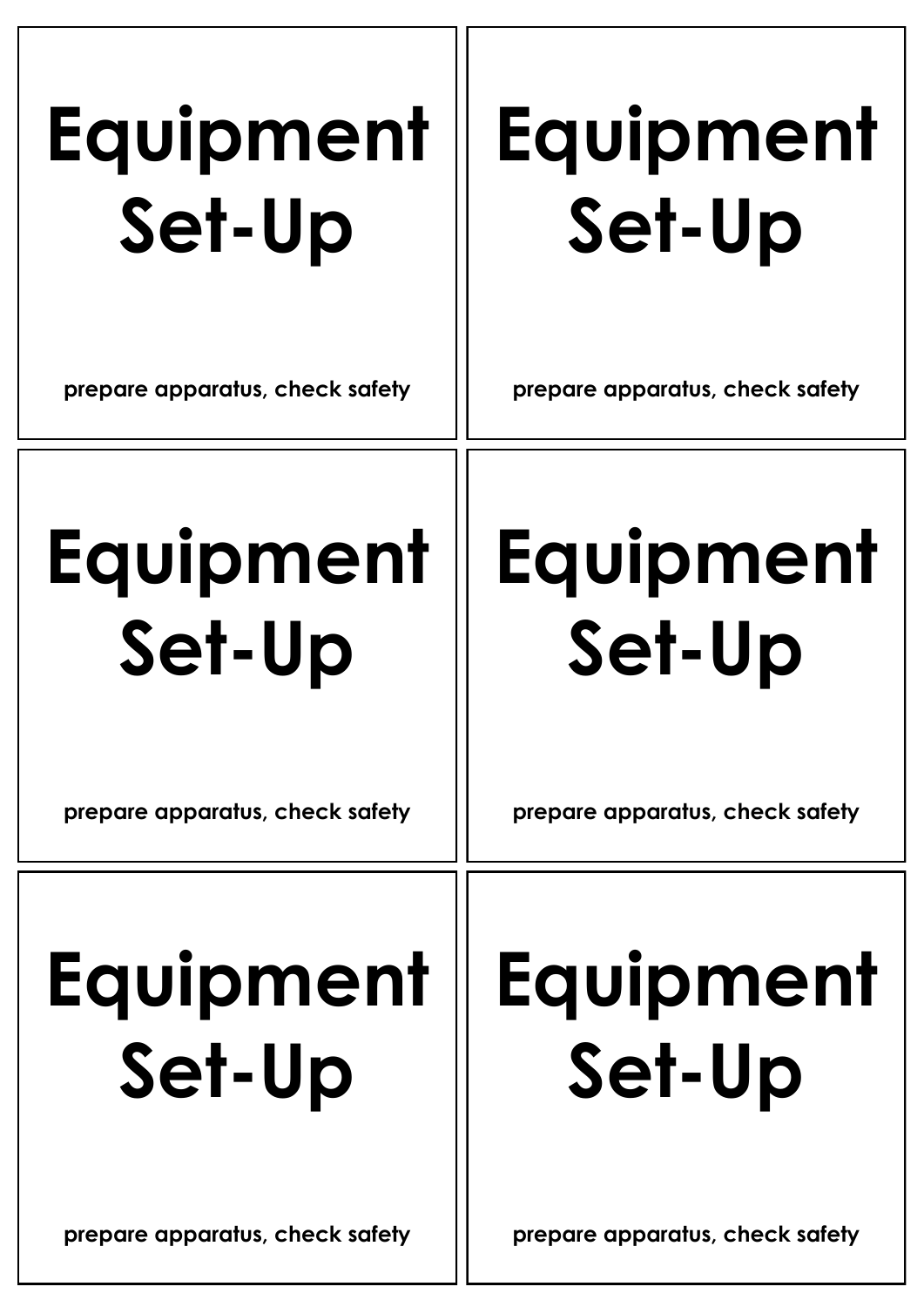| <b>Observer</b><br>take readings, including units | <b>Observer</b><br>take readings, including units |
|---------------------------------------------------|---------------------------------------------------|
|                                                   |                                                   |
| <b>Observer</b>                                   | <b>Observer</b>                                   |
| take readings, including units                    | take readings, including units                    |
| <b>Observer</b>                                   | <b>Observer</b>                                   |
| take readings, including units                    | take readings, including units                    |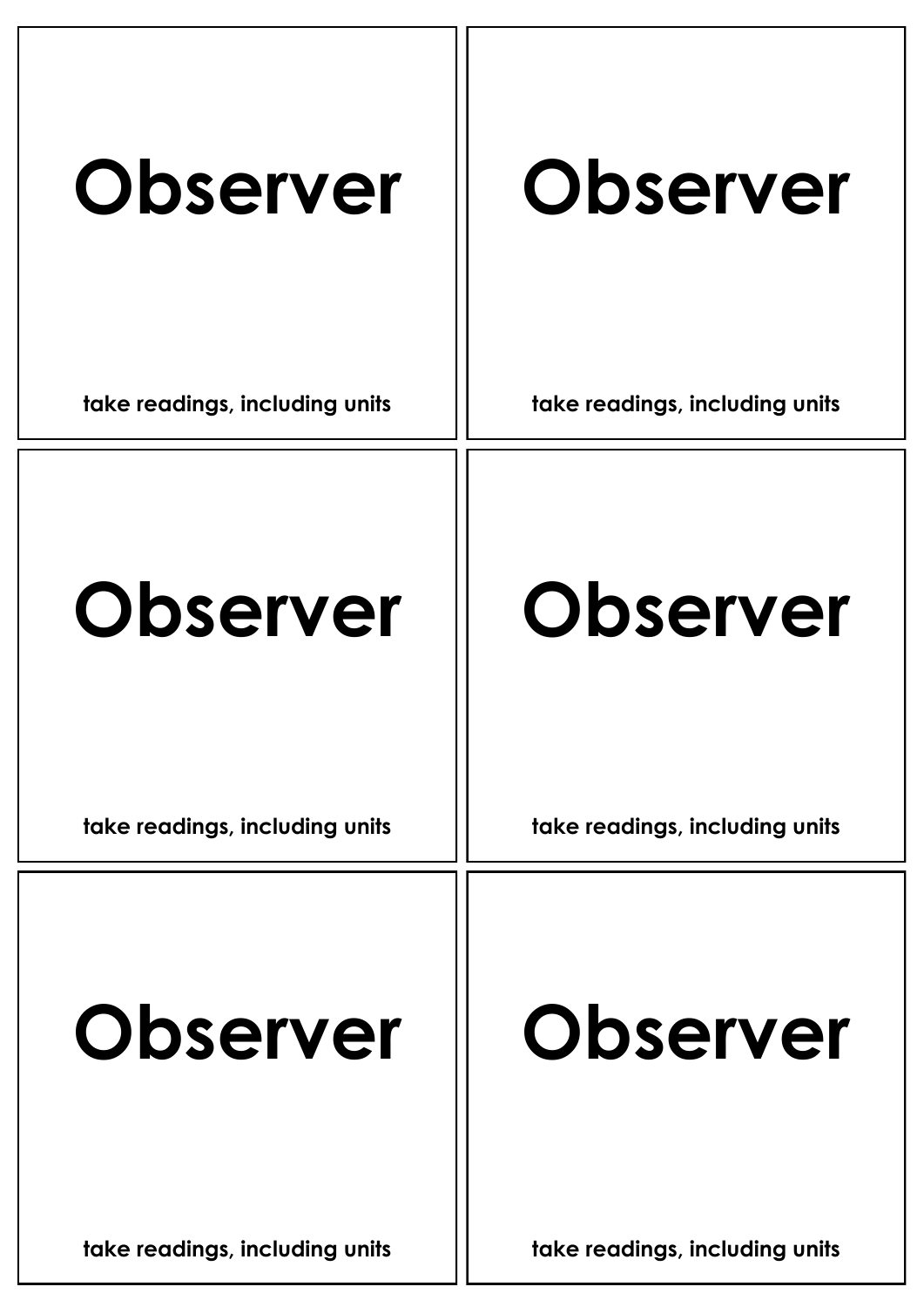